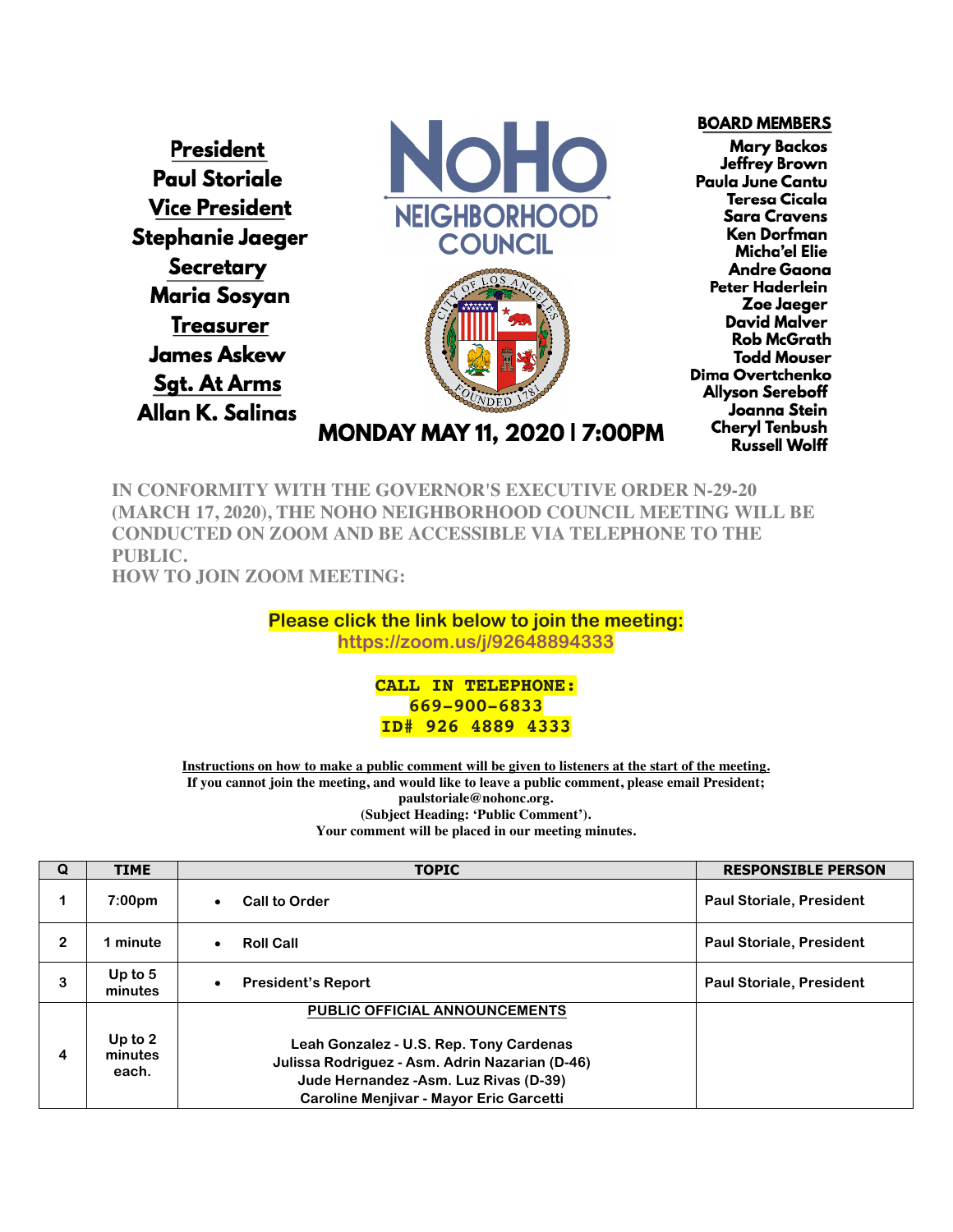|                         |                            | Morgan Sutton- Councilman Paul Krekorian (CD2)<br>Karen Hernandez - Dept. of Neighborhood Empowerment<br>Kurtis Delbar - LAPD Senior Lead officer<br>Ann Bowman - North Hollywood Library                                                                                                                                                                                                                  |                                              |
|-------------------------|----------------------------|------------------------------------------------------------------------------------------------------------------------------------------------------------------------------------------------------------------------------------------------------------------------------------------------------------------------------------------------------------------------------------------------------------|----------------------------------------------|
| 5                       | Up to 1<br>minute<br>each. | <b>COMMITTEE ANNOUNCEMENTS</b><br>James Askew (Chair) - Planning, Land-Use, & Transportation<br>Stephanie Jaeger (Chair) - Public Safety and Emergency<br>Peter Haderlein (Chair) - Homeless<br>Maria Sosyan (Chair) - Outreach<br>Paula June Cantu (Chair) Arts, Parks, and Beautification                                                                                                                |                                              |
| 6                       | Up to 1<br>minute<br>each. | Public Comments on Non-Agenda Items.                                                                                                                                                                                                                                                                                                                                                                       | <b>Paul Storiale, President</b>              |
| $\overline{\mathbf{7}}$ | Up to $5$<br>minutes.      | Presentation, Discussion, and Possible Action: Review and Adopt<br>February 2020 board meeting minutes.                                                                                                                                                                                                                                                                                                    | <b>Paul Storiale, President</b>              |
| 8                       | Up to 8<br>minutes.        | Presentation, Discussion, and Possible Action: To submit a letter to<br>LADOT and the Mayor's Office supporting an "Open Streets Plan" for<br>temporarily converting vehicle lanes and certain residential streets in<br>NoHo into recreational spaces for people to walk, run, or bike while<br>complying with social distancing requirements during the pandemic.                                        | <b>Peter Haderlein/James</b><br><b>Askew</b> |
| 9                       | Up to 8<br>minutes.        | Presentation, Discussion and Possible Action: To submit a Community<br>Impact Statement regarding Council File 20-0491, which calls on the<br>Mayor of LA to establish a social housing program that could use federal<br>funds to purchase or long-term lease privately owned properties;<br>including hotels, motels, vacant properties, and distressed properties, to<br>provide housing for Angelenos. | <b>Peter Haderlein</b>                       |
| 10                      | Up to $5$<br>minutes.      | Presentation, Discussion, and Possible Action: Report on 2020 Census<br>and call for volunteers.                                                                                                                                                                                                                                                                                                           | <b>Peter Haderlein</b>                       |
| 11                      | Up to 5<br>minutes.        | Presentation, Discussion, and Possible Action: Write a letter of support<br>for 5147 Bakman Ave (Demo of existing building for 33 unit TOC w/ 4 VLI<br>units, asking for 11 foot height bonus)                                                                                                                                                                                                             | <b>James Askew, PLUT Chair</b>               |
| 12                      | Up to $8$<br>minutes.      | Presentation, Discussion, and Possible Action: Write a letter to LADOT<br>and Mayor Eric Garcetti asking that the city implement Mobility 2035<br>Goals as part of its ADAPT program.                                                                                                                                                                                                                      | <b>James Askew, PLUT Chair</b>               |
| 13                      | Up to 5<br>minutes         | <b>FUNDING ITEM</b><br><b>Presentation and Discussion: Treasurer's Report</b>                                                                                                                                                                                                                                                                                                                              | <b>James Askew, Treasurer</b>                |
| 14                      | Up to 5<br>minutes         | <b>FUNDING ITEM</b><br>Presentation, Discussion, and Possible Action: Approve Emergency<br>expenditure of \$900.00 to North Hollywood Interfaith Food Pantry.                                                                                                                                                                                                                                              | <b>Paul Storiale, President</b>              |
| 15                      | Up to $5$<br>minutes       | <b>FUNDING ITEM</b><br>Presentation, Discussion, and Possible Action: \$2500 Neighborhood<br>purpose grant for the North Hollywood Amelia Earhart Library for the<br>Source Program, a once a month event designed to connect<br>individuals experiencing homelessness with the sources they need.                                                                                                         | Peter Haderlein, Homeless<br>Chair           |
| 16                      | Up to $5$<br>minutes       | <b>FUNDING ITEM</b><br>Presentation, Discussion, and Possible Action: Up to \$3500 to Lutheran<br>Social Services of Southern California (LSSSC) to purchase food for<br>LSSSC food pantry to distribute to the NoHoNC and surrounding public<br>during the COVID-19 emergency.                                                                                                                            | <b>Paul Storiale, President</b>              |
| 17                      | Up to $5$<br>minutes       | Presentation, Discussion, and Possible Action: To establish an Ad Hoc<br>Committee and appoint a chair to assist the re-opening of small<br>businesses in our community.                                                                                                                                                                                                                                   | <b>Paul Storiale, President</b>              |
| 18                      | Up to 1<br>minute<br>each  | <b>Board Member/Committee Announcements.</b>                                                                                                                                                                                                                                                                                                                                                               | <b>Paul Storiale, President</b>              |